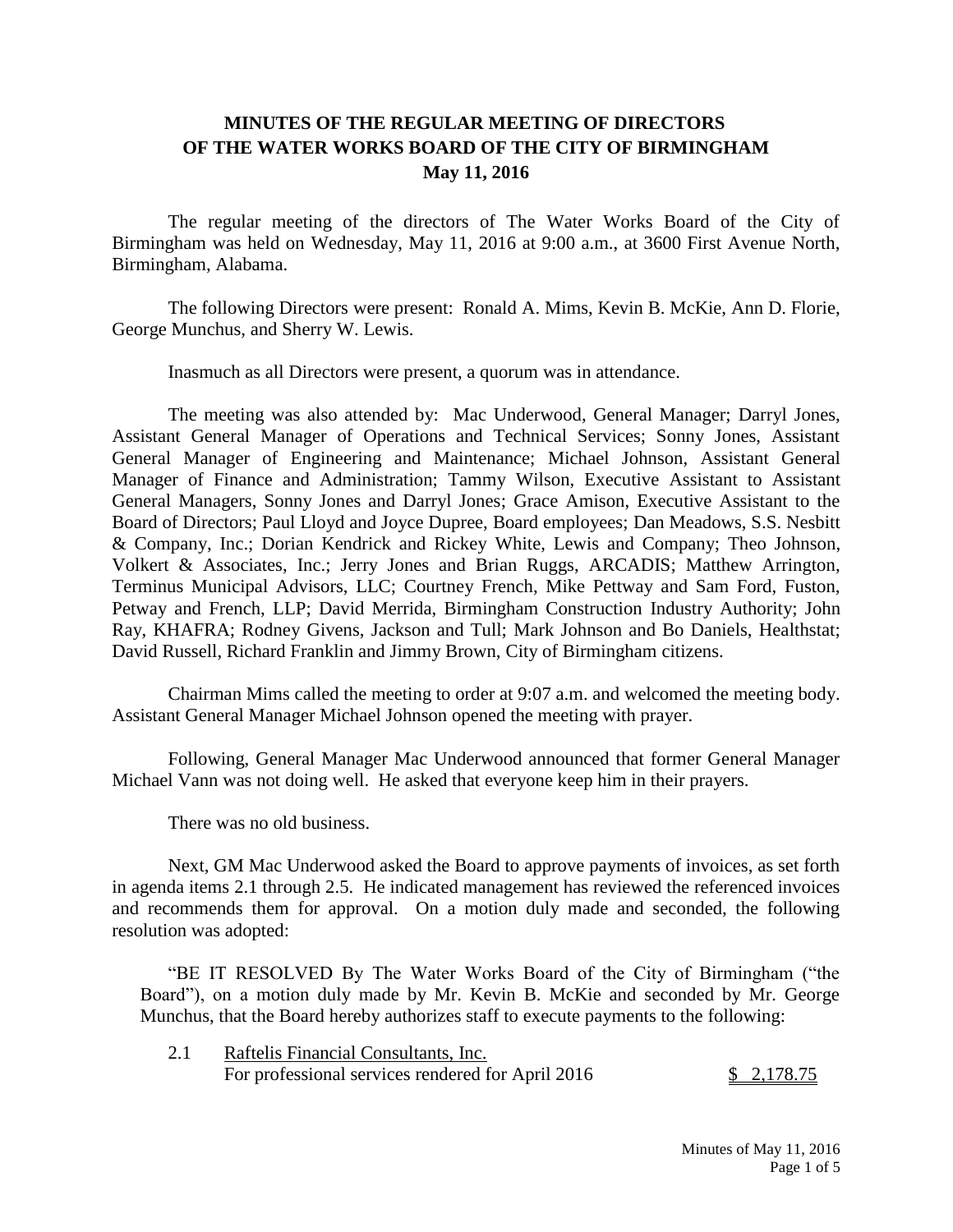| 2.2 | Maynard, Cooper & Gale, P. C.<br>For professional services rendered for April 2016                       | 5,531.38<br>S. |
|-----|----------------------------------------------------------------------------------------------------------|----------------|
| 2.3 | Terminus Municipal Advisors, LLC<br>For professional services rendered for April 2016                    | 6,500.00       |
| 2.4 | Fine Geddie & Associates, LLC<br>For professional services rendered for May 2016                         | \$10,000.00    |
| 2.5 | ARCADIS U.S., INC<br>For professional services rendered per March's 2016<br>Progress Report (March 2016) |                |

Resolution No. 7181 is hereby adopted by unanimous vote."

\* \* \* \* \* \* \* \* \* \* \* \* \* \* \* \* \* \* \*

Following, GM Mac Underwood requested the Board to award a bid to Nelson Glass Company, the lowest responsible and responsive bidder, for window replacement at the Main Campus Administration Building, at an out-of-pocket cost to the Board of \$214,280.00, as set forth in agenda item 3. Director McKie asked if all windows were being replaced. Assistant General Manager Sonny Jones responded that not all windows would be replaced, but mostly the windows on the front of the building and some windows on the side of the building. GM Mac Underwood stated many of the windows are leaking. Director Florie asked if Staff believed the price was competitive. AGM Sonny Jones responded he believed the price was fair and that these are odd sized windows. On a motion duly made and seconded, the following resolution was adopted:

"BE IT RESOLVED By The Water Works Board of the City of Birmingham ("the Board"), on a motion duly made by Mr. George Munchus and seconded by Mr. Kevin B. McKie, that the Board hereby authorizes staff to award a bid to Nelson Glass Company, the lowest responsible and responsive bidder, for window replacement at the Main Campus Administration Building, at an out-of-pocket cost to the Board of \$214,280.00.

Resolution No. 7182 is hereby adopted by unanimous vote."

\* \* \* \* \* \* \* \* \* \* \* \* \* \* \* \* \* \* \* \*

Next, GM Mac Underwood requested the Board to approve the termination of the annual agreement with Healthstat, Inc. to provide Health and Wellness Services for the BWWB and termination of the BWWB's agreement with Sloss Real Estate Company, Inc. for the lease of the office space to house the Health and Wellness Center, as recommended by the Human Resources Committee and as set forth in agenda item 4.1 and 4.2. Director Munchus stated he would abstain due to the fact that he missed the Human Resources Committee meeting where this discussion took place. Director Florie asked if Staff had met with Healthstat. Human Resources Manager Paul Lloyd stated they had been in discussions with Healthstat about the possibility of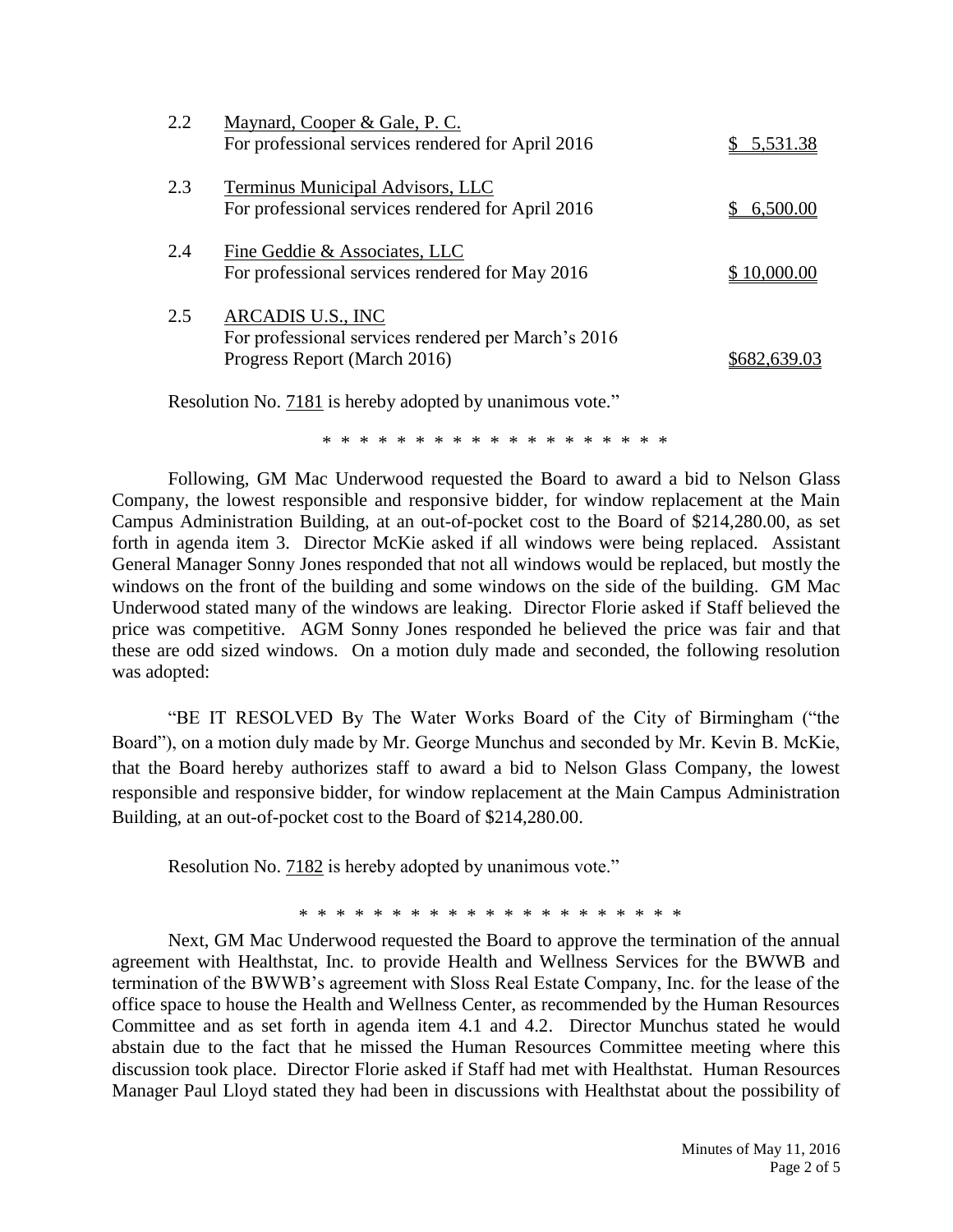terminating their agreement. Director Florie asked if anyone had spoken with Sloss Real Estate Company, Inc. GM Mac Underwood stated no one had spoken with Sloss to his knowledge. Director Florie stated she thought Staff should also have talked to Sloss regarding the possibility of not renewing the lease. Director McKie asked if the Board attorneys had reviewed the contracts. Attorney French stated that attorney Paige Goldman had reviewed the legality of terminating these contracts. Director Lewis stated she never received the information requested of Staff regarding the breakdown of costs for the Health and Wellness Center services and what would be provided to employees in replacement of terminating this benefit. Director McKie stated the employees would still have their health insurance and be able to see their own healthcare providers. Chairman Mims asked who was asked to provide the information to Director Lewis. GM Mac Underwood responded that he and AGM Michael Johnson were asked to provide this information. Chairman Mims asked that the information be provided to Director Lewis as she requested. On a motion duly made and seconded, the following resolution was adopted:

"BE IT RESOLVED By The Water Works Board of the City of Birmingham ("the Board"), on a motion duly made by Mr. Kevin B. McKie and seconded by Mrs. Ann D. Florie, that the Board hereby approves the following:

- 4.1 Termination of the annual agreement with Healthstat, Inc. to provide Health and Wellness Services for the BWWB, as recommended by the Human Resources Committee.
- 4.2 Termination of the BWWB's agreement with Sloss Real Estate Company, Inc. for the lease of office space to house the Health and Wellness Center, as recommended by the Human Resources Committee.

Resolution No. 7183 is hereby adopted by Directors Mims, McKie and Florie. Director Lewis voted no. Director Munchus abstained."

\* \* \* \* \* \* \* \* \* \* \* \* \* \* \* \* \* \* \* \*

Following, GM Mac Underwood requested the Board to ratify the award of bids to Alabama Media Group, the lowest responsible and responsive bidder, to print 345,000 copies of the 2016 Consumer Confidence Report, at an out-of-pocket cost to the Board of \$41,000.00 and Advance Central Services, the lowest responsible and responsive bidder, to perform mail preparation and sorting services for 345,000 copies of the 2016 Consumer Confidence Report, at an out-of-pocket cost to the Board of \$6,673.48, as set forth in agenda item 5.1 and 5.2. Director McKie asked if Advance Central Services and Alabama Media Group were related. GM Mac Underwood responded he did not know if they were related but added they are both in Birmingham. Chairman Mims asked if there were any minority vendors who placed bids. GM Mac Underwood stated there were only two bidders and neither were minority. On a motion duly made and seconded, the following resolution was adopted:

"BE IT RESOLVED By The Water Works Board of the City of Birmingham ("the Board"), on a motion duly made by Mr. George Munchus and seconded by Mr. Kevin B. McKie, that the Board hereby ratifies the following: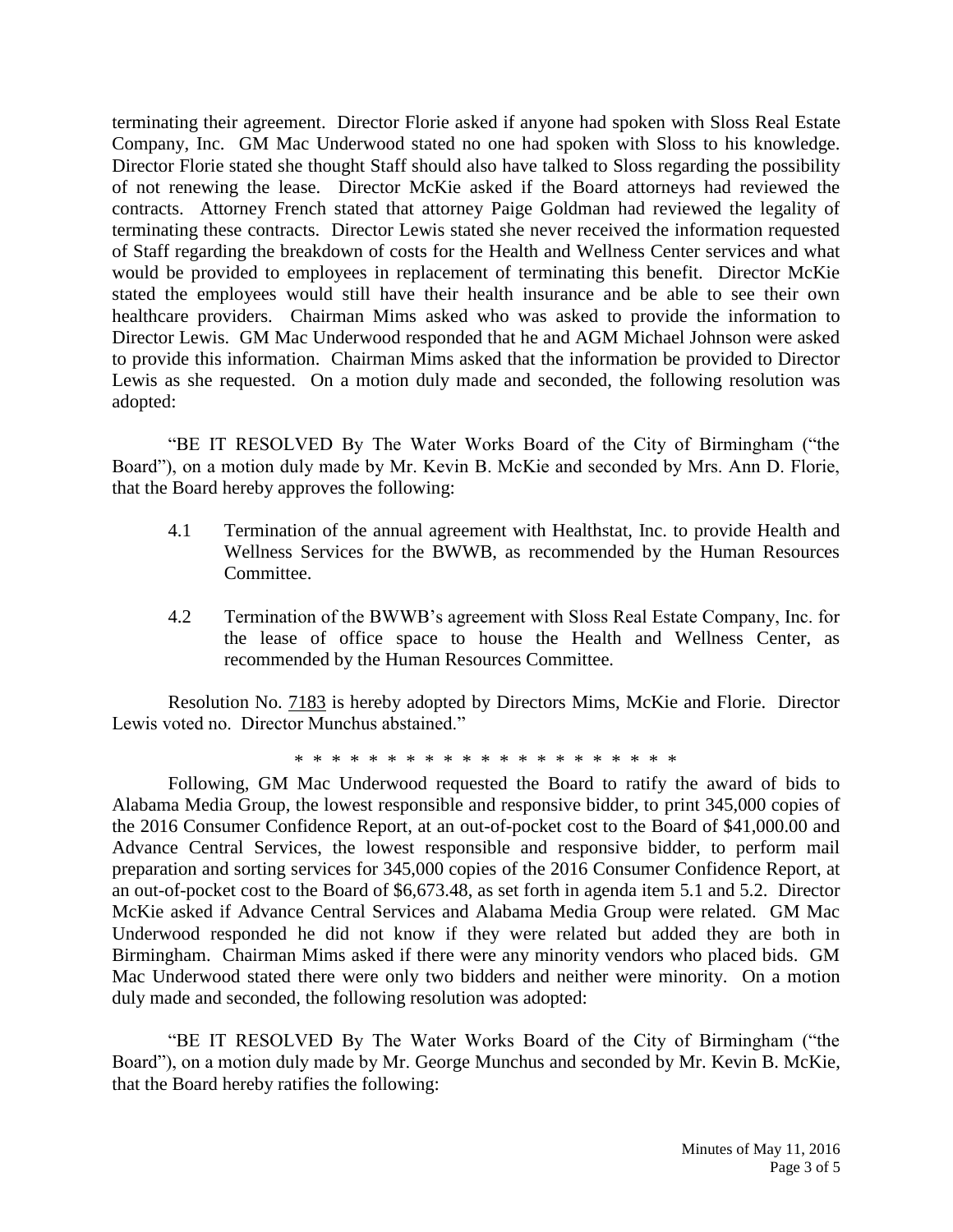- 5.1 Award of bid to Alabama Media Group, the lowest responsible and responsive bidder, to print 345,000 copies of the Consumer Confidence Report, at an out-ofpocket cost to the Board of \$41,000.00.
- 5.2 Award of bid to Advance Central Services, the lowest responsible and responsive bidder, to perform mail preparation and sorting services for 345,000 copies of the 2016 Consumer Confidence Report, at an out-of-pocket cost to the Board of \$6,673.48.

Resolution No. 7184 is hereby adopted by unanimous vote."

\* \* \* \* \* \* \* \* \* \* \* \* \* \* \* \* \* \* \* \*

Next, David Merrida with Birmingham Construction Industry Authority (BCIA) announced that BCIA will be having another Training Program at the Crossplex on May  $11<sup>th</sup>$  at 5:00 p.m. BWWB Purchasing Manager Ed Travis would be providing some of the training.

Following, Director Lewis asked about the status of the curb replacements the BWWB is doing and if they can be ADA compliant. GM Mac Underwood stated he had a discussion with Andre Bittas, City of Birmingham engineer regarding the issue and he was told the city had to approve this and the funding is not there for the city to replace standard curbs with ADA compliant curbs. AGM Sonny Jones stated the city regularly does inspections and they always tell BWWB to replace the curbs the way they were originally with standard curbs. Attorney French volunteered to assist with the city's legal team on this matter.

Next, David Merrida added that following the pre-bid meeting on May  $22<sup>th</sup>$  regarding the work at Shades Mountain Filter Plant, there will be a meet and greet in an effort to boost minority participation.

Following, Board attorney Courtney French requested the Board enter into an Executive Session to discuss a potential legal matter and threatened litigation. On a motion duly made and seconded, the following resolution was adopted:

"BE IT RESOLVED By The Water Works Board of the City of Birmingham ("the Board"), on a motion duly made by Mrs. Ann D. Florie and seconded by Mr. George Munchus, that the Board hereby approves an Executive Session to discuss a potential legal matter and threatened litigation.

Resolution No. 7185 is hereby adopted by unanimous vote."

\* \* \* \* \* \* \* \* \* \* \* \* \* \* \* \* \* \* \* \* \* \*

At 9:25 a.m. the Board Directors, Senior Staff and the Board's attorneys entered into an Executive Session.

At 10:05 a.m. a motion was made and seconded to reopen the meeting.